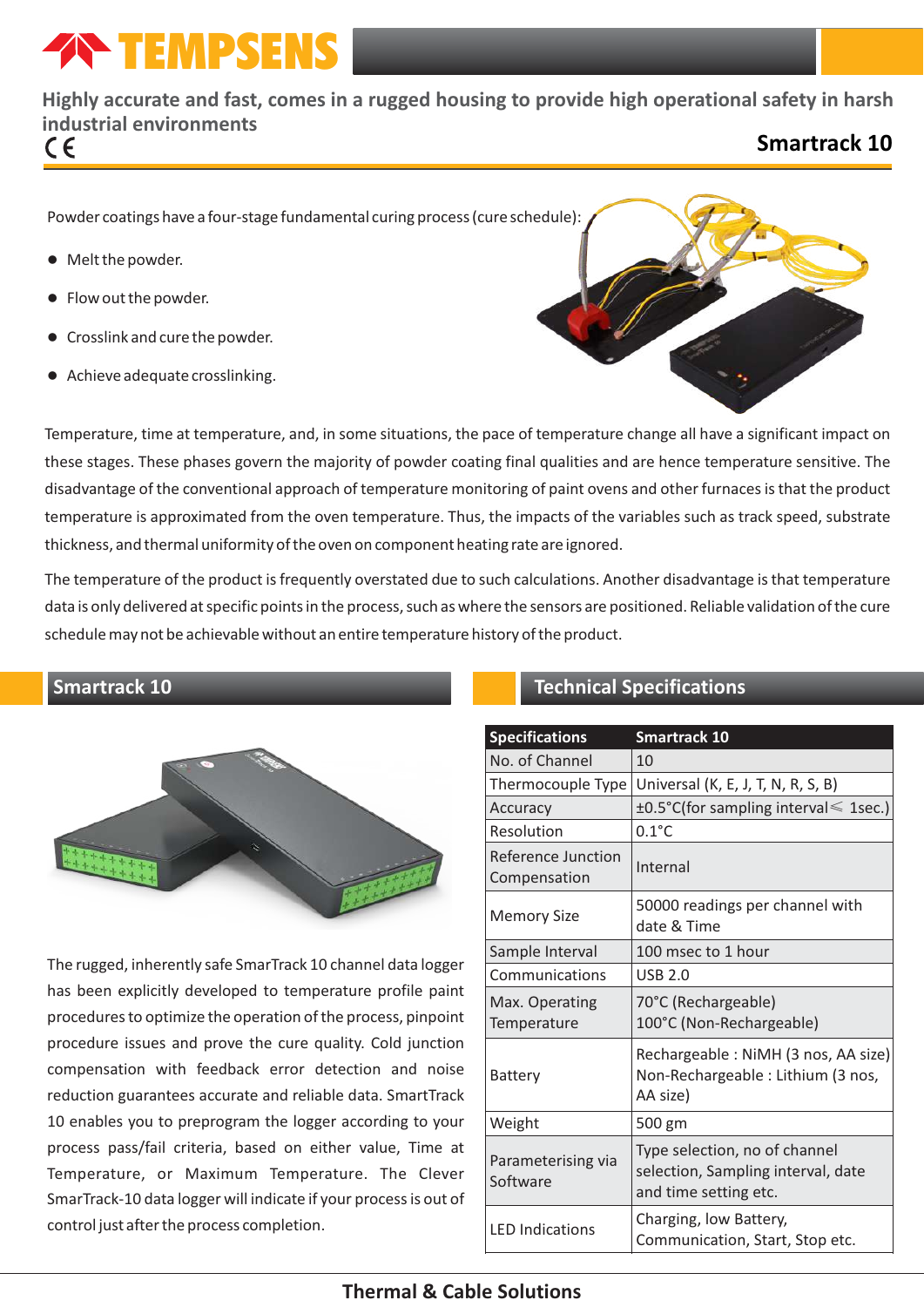Data logger and thermal barriers together make a such that maximum temperature drop can be obtained. essential protection for the data logger electronics account thermal stresses. against the high and low temperatures in the furnaces. It is essential to consider your ACTUAL time and

At Tempsens Instruments, We have designed and temperature values when specifying a barrier. customer developed thermal barriers made with durable stainless can select the type of barrier needed according to the steel for long and robust usage. Thermocouple exits with requirements from the table given in the table 01 and 02. replaceable wear-strips to extend thermal barrier life and minimize maintenance cost.

The design of thermal barriers consists of majorly layer of insulated porous material, glass wool and a layer of phase change material (PCM). The main objective of micro porous insulated layer is to slowdown the heat conduction. The PCM maintains the internal temperature. While designing the thermal barrier optimum thickness of the layers has been considered

#### Table 01 and the contract of the contract of the contract of the contract of the contract of the contract of the contract of the contract of the contract of the contract of the contract of the contract of the contract of t

| Compatible With Smartrack 10 (198mm*95mm*21mm) |                                |          |        |        |              |  |  |  |
|------------------------------------------------|--------------------------------|----------|--------|--------|--------------|--|--|--|
| Thermal<br><b>Barrier</b>                      | Length<br>including<br>handles | Width    | Height | Weight | Heat<br>Sink |  |  |  |
| <b>TBB-45(RO)</b>                              | 260mm                          | 160mm    | 45mm   | 5kg    | <b>No</b>    |  |  |  |
| <b>TBB-135</b>                                 | 350mm                          | $260$ mm | 135mm  | 15kg   | Yes          |  |  |  |
| <b>TBB-180</b>                                 | 500mm                          | 260mm    | 180mm  | 25kg   | Yes          |  |  |  |

\*The maximum inside temperature of the thermal barrier box is 80°C. \*If heat sinks are used then place them in refrigerator before use for better performance of thermal barriers. \*RO -Reflow oven barrier.

#### **Thermocouples**

temperature profiling system. Thermal barriers provide The thermal barrier box should have rounded edges to



| <b>Thermal Duration(Cycle Time)</b> |                 |                 |                 |  |  |  |
|-------------------------------------|-----------------|-----------------|-----------------|--|--|--|
| <b>Thermal Barrier</b>              | $200^{\circ}$ C | $250^{\circ}$ C | $300^{\circ}$ C |  |  |  |
| TBB-45(RO)                          | 20 Min.         | 15 Min.         | 9 Min.          |  |  |  |
| <b>TBB-135</b>                      | 2.5 hrs.        | 110 Min.        | 80 Min.         |  |  |  |
| <b>TBB-180</b>                      | 9 hrs.          | 6 hrs.          | 4 hrs.          |  |  |  |

\*Customized size barriers are available on request depending on max. temperature and time duration.

\*Size and dimension of barriers may change depending on application without notice.

We provide you a wide range of thermocouples according to the application. Whether it can be magnetic surface sensor for ferrous materials, Clamp sensors for sheet metal parts and air probes. From PTFE to glass fiber thermocouples are available depending upon the temperature range.







(a) Magnetic Clamp Sensor (b) Mini-Mag Sensor (b) Sheet Clamp Sensor

#### **Features**

- 
- Stainless steel casing(SS310) which provides resistance to Provision of rechargeable& non rechargeable batteries oxidation at high temperatures. according to customer need and temperature range.
- Maximum temperature can be reached upto 950°C. Smartrack 10 can store upto 50,000 data per channel.
	-